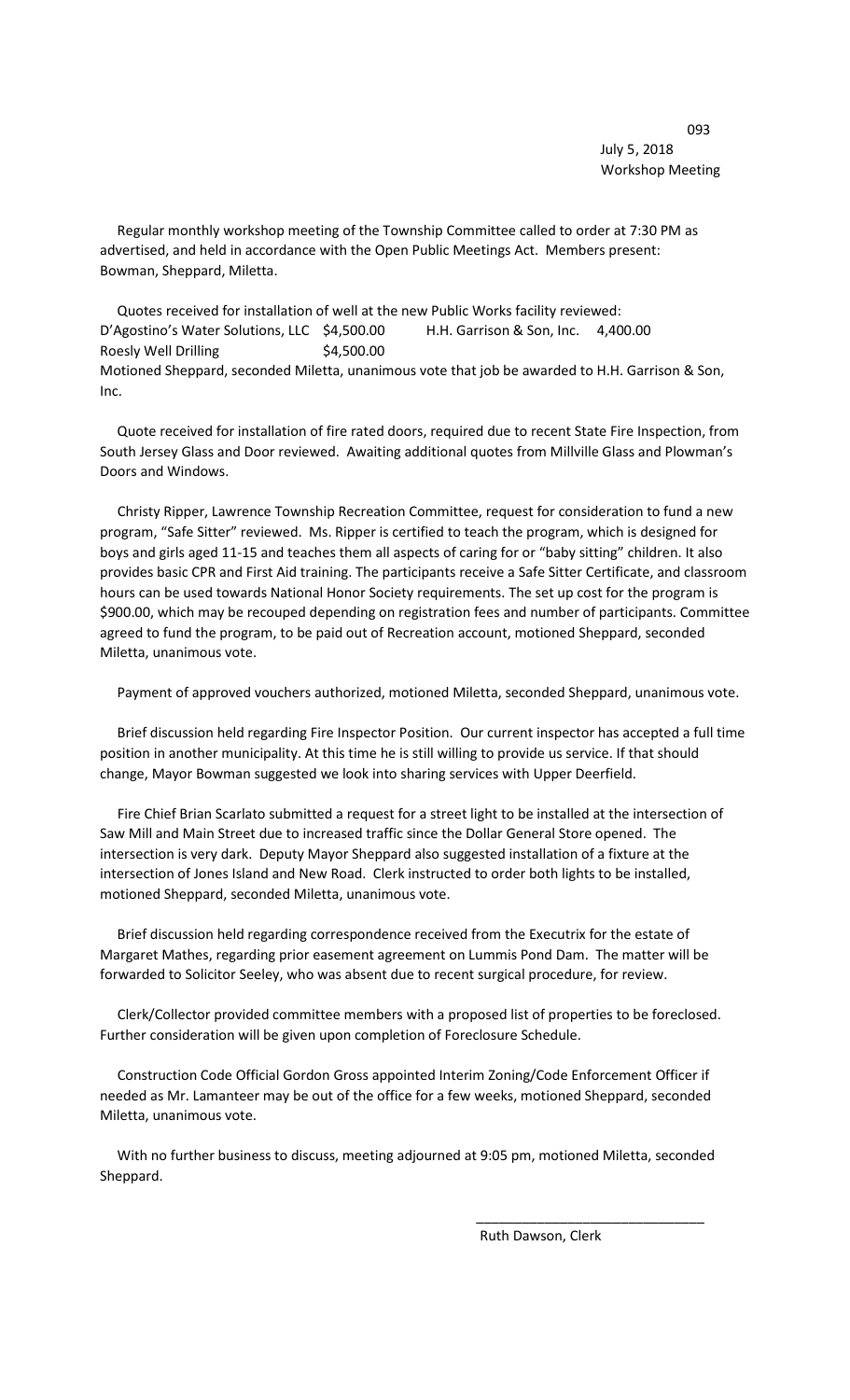## July 9, 2018 Regular Monthly Meeting

 The regular monthly meeting of the Lawrence Township Committee called to order at 7:30 pm as advertised, and held in accordance with the Open Public meetings Act. Members present: Bowman, Sheppard, Miletta.

Following the flag salute, minutes of the June  $7<sup>th</sup>$  and  $11<sup>th</sup>$  meetings were approved, motioned Sheppard, seconded Miletta, unanimous vote. Reports for the month of June accepted, motioned Miletta, seconded Sheppard, unanimous vote.

 Certificate of Determination and Award, to the Township of East Brunswick in the amount of \$500,000 at 2.298%, financing for purchase of a fire pumper truck, presented to the committee, and accepted motioned Miletta, seconded Sheppard, unanimous vote.

 Resolution 2018-38, Authorizing assignment of Tax Sale Certificate #17-00092 to Herman Ketterer in the amount of \$1,471.45 approved, motioned Miletta, seconded Sheppard, unanimous vote.

 Resolution 2018-39, Certification that the governing body has received and reviewed the "Findings and Recommendation" section of the 2017 Annual Audit approved, motioned Sheppard, seconded Miletta, unanimous vote. Clerk was happy to announce there were no findings.

 Resolution 2018-40, Re-appointing Lisa Perella, Certified Tax Assessor, four year term approved, motioned Sheppard, seconded Miletta, unanimous vote.

 Resolution 2018-41, Re-appointing Maurice Cobb OEM Coordinator for a three year term approved, motioned Miletta, seconded Sheppard, unanimous vote.

Payment of approved vouchers authorized motioned Sheppard, seconded Miletta, unanimous vote.

 Land sale offer received from Victoria Solomon reviewed. Ms. Solomon made an offer of 600.00 for block 153 lot 6 ¼ acre, and 1,100.00 for lot 7 ½ acre, (assessed values) Minimum bid has been 4,000.00. With land sales down in current economy, Mayor Bowman feels that minimum bid should be reduced to encourage sales and get the properties back on the tax roll. Mr. Miletta agreed. A review of tax map indicated the lots were contiguous to rear of Ms. Solomon's property on one side, and on a paper street in tract with no development on the other side. Mr. Sheppard suggested minimum bid be 1,000.00 per quarter acre and 2,000.00 for half acre lots. All agreed. Clerk will contact Ms. Solomon to determine if she is still interested.

 Brief discussion held regarding correspondence received regarding Lummis Lake Dam. The Executrix for the Estate of M. Mathes, current owner, referred to a 1982 easement between Ms. Mathes and the Township which was done in order to remove a dangerous curve in the road. The estate suggests that if the easement is no longer binding, the Township should return the land to its former state and remove the roadway. All agreed that would not happen. Mr. Miletta stated that it was not in the agreement. Solicitor Seeley reiterated (as discussed at the May workshop meeting) the easement ceased upon the death of the property owner and the Township has no responsibility to maintain the dam. Committee agreed.

 Mayor Bowman stated that he is awaiting a call from John Knoop, County Engineer, to schedule meeting to discuss maintenance issues with Cedar Lake Dam. Clerk will reach out to him in attempt to schedule.

 Mayor Bowman stated that the Township closed on purchase of block 157 lots 68 and 69. Mr. Sheppard instructed clerk to get a proposal from Engineer of cost to make it an official roadway, connecting Monroe to Thompson so that the Township can make future application for grant to have it paved.

## de de la construcción de la construcción de la construcción de la construcción de la construcción de la constr<br>1944 — Estado de la construcción de la construcción de la construcción de la construcción de la construcción